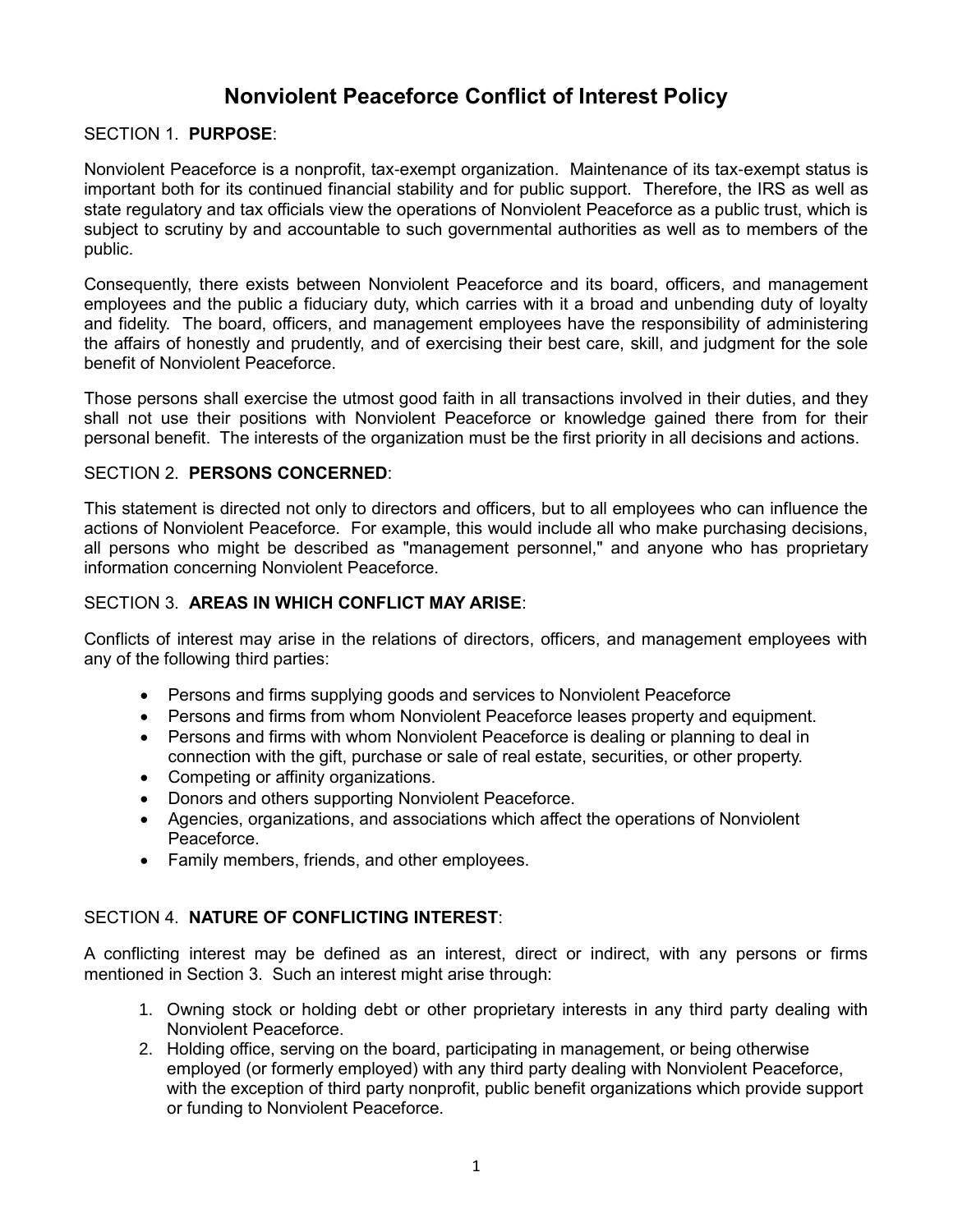- 3. Receiving remuneration for services with respect to individual transactions involving Nonviolent Peaceforce.
- 4. Using Nonviolent Peaceforce's time, personnel, equipment, supplies, or good will for other than Nonviolent Peaceforce-approved activities, programs, and purposes.
- 5. Receiving personal gifts or loans from third parties dealing or competing with Nonviolent Peaceforce.
- 6. Receipt of any gift is disapproved except gifts of a value less than \$50, which could not be refused without discourtesy. No personal gift of money should ever be accepted.

### SECTION 5. **INTERPRETATION OF THIS STATEMENT OF POLICY**:

The areas of conflicting interest listed in Section 3, and the relations in those areas which may give rise to conflict, as listed in Section 4, are not exhaustive. Conflicts might arise in other areas or through other relations. It is assumed that the directors, officers, and management employees will recognize such areas and relation by analogy.

The fact that one of the interests described in Section 4 exists does not necessarily mean that a conflict exists, or that the conflict, if it exists, is material enough to be of practical importance, or if material, that upon full disclosure of all relevant facts and circumstances it is necessarily adverse to the interests of Nonviolent Peaceforce.

However, it is the policy of the Board that the existence of any of the interests described in Section 4 shall be disclosed before any transaction is consummated. It shall be the continuing responsibility of the board, officers, and management employees to scrutinize their transactions and outside business interests and relationships for potential conflicts and to immediately make such disclosures.

### SECTION 6. **DISCLOSURE POLICY AND PROCEDURE**:

Transactions with parties with whom a conflicting interest exists may be undertaken only if all of the following are observed:

- 1. The conflicting interest is fully disclosed;
- 2. The person with the conflict of interest is excluded from the approval of such transaction, but for purposes of determining a quorum under the By-Laws, is considered to be present;
- 3. A competitive bid or comparable valuation exists; and
- 4. The board or a duly constituted committee thereof has determined that the transaction is in the best interest of the organization.

Disclosure in the organization should be made to the Chief Executive Officer (or if she or he is the one with the conflict, then to the Board Chair), who shall bring the matter to the attention of the Board or a duly constituted committee thereof. Disclosure involving directors should be made to the board chair, (or if she or he is the one with the conflict, then to the board vice-chair) who shall bring these matters to the board or a duly constituted committee thereof.

The board or a duly constituted committee thereof shall determine whether a conflict exists and in the case of an existing conflict, whether the contemplated transaction may be authorized as just, fair, and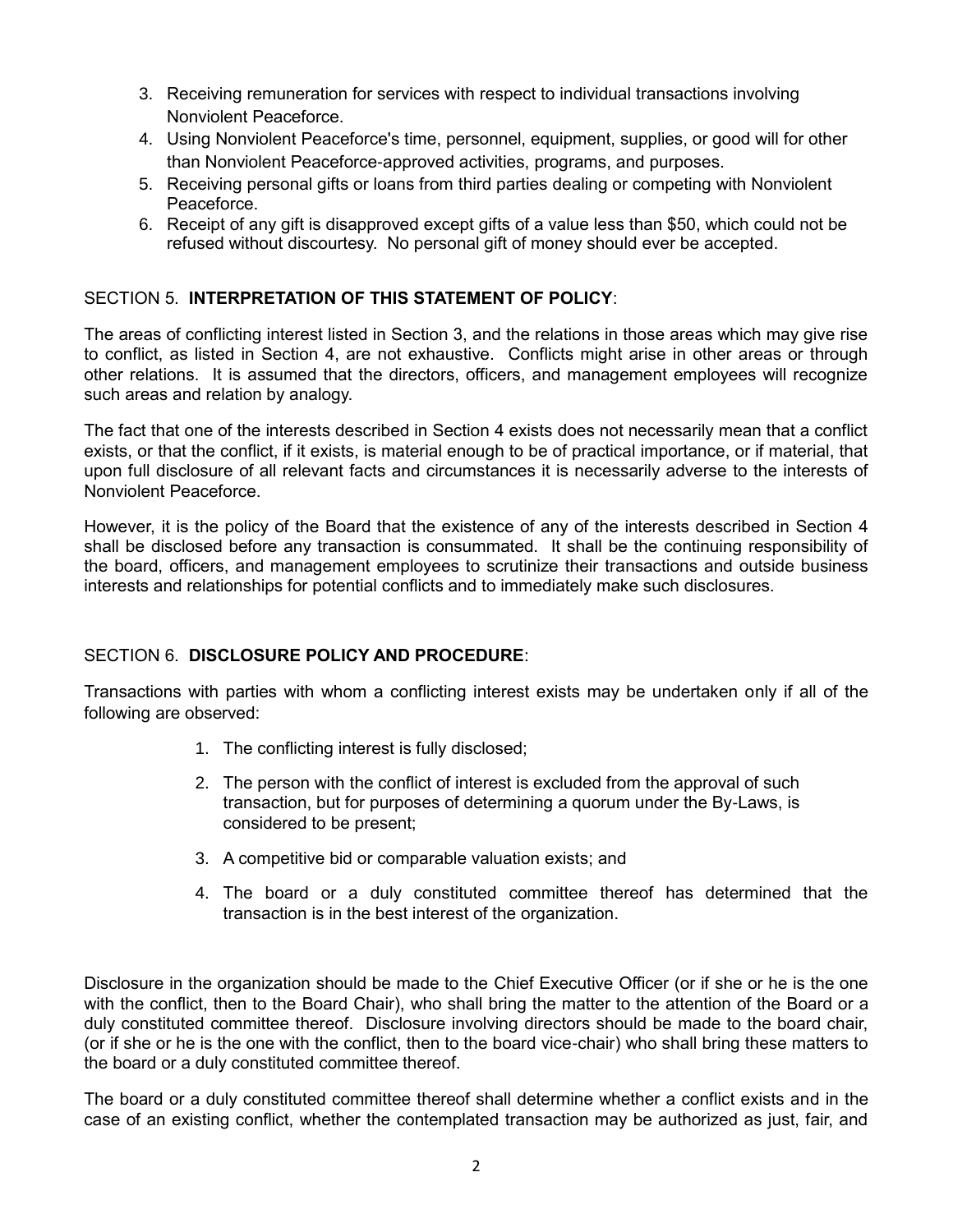reasonable to Nonviolent Peaceforce. The decision of the board or a duly constituted committee thereof on these matters will rest in their sole discretion, and their concern must be the welfare of Nonviolent Peaceforce and the advancement of its purpose.

#### SECTION 7. **DISCLOSURE REQUIREMENTS**:

All NP Board members, officers and key employees are required to submit a signed copy of the NP Conflict of Interest Disclosure Statement and the NP Gift Policy and Disclosure Form within 30 days of the end of each year. In addition, all NP Board members, officers and key employees are required to submit a completed form within 30 days of leaving the Board or employment with NP. It is acceptable, in lieu of an actual signature, to send an updated version of the document with a typed "signature." The disclosure documentation will be kept on file in the NP USA office or as otherwise directed by the Executive Director.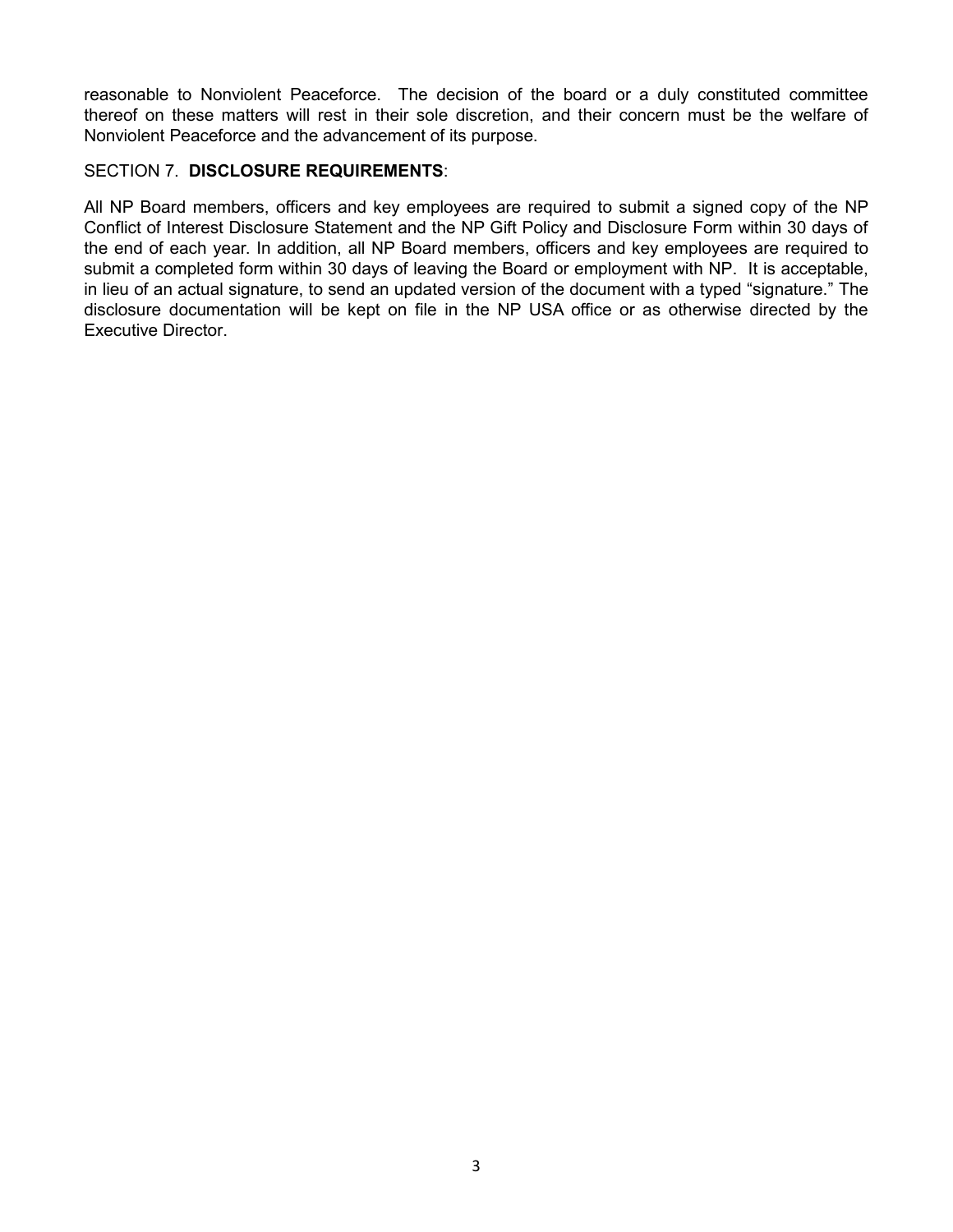# **NONVIOLENT PEACEFORCE**

## **CONFLICT OF INTEREST DISCLOSURE STATEMENT**

Preliminary note: In order to be more comprehensive, this statement of disclosure/questionnaire also requires you to provide information with respect to certain parties that are related to you. These persons are termed "affiliated persons" and include the following:

- a. your spouse, domestic partner, child, mother, father, brother or sister;
- b. any corporation or organization of which you are a board member, an officer, a partner, participate in management or are employed by, or are, directly or indirectly, a debt holder or the beneficial owner of any class of equity securities; and
- c. any trust or other estate in which you have a substantial beneficial interest or as to which you serve as a trustee or in a similar capacity.
- 1. NAME OF EMPLOYEE OR BOARD MEMBER: (Please print or type)
- 2. CAPACITY:
- \_\_\_board of directors
- \_\_\_executive committee
- \_\_\_officer
- \_\_\_committee member
- staff (position):

3. Have you or any of your affiliated persons provided services or property to Nonviolent Peaceforce in the past year?

\_YES \_NO

If yes, please describe the nature of the services or property and if an affiliated person is involved, the identity of the affiliated person and your relationship with that person:

\_\_\_\_\_\_\_\_\_\_\_\_\_\_\_\_\_\_\_\_\_\_\_\_\_\_\_\_\_\_\_\_\_\_\_\_\_\_\_\_\_\_\_\_\_\_\_\_\_\_\_\_\_\_\_\_\_\_\_\_\_\_\_\_\_\_\_\_\_\_\_\_\_\_\_\_\_\_\_\_\_\_ \_\_\_\_\_\_\_\_\_\_\_\_\_\_\_\_\_\_\_\_\_\_\_\_\_\_\_\_\_\_\_\_\_\_\_\_\_\_\_\_\_\_\_\_\_\_\_\_\_\_\_\_\_\_\_\_\_\_\_\_\_\_\_\_\_\_\_\_\_\_\_\_\_\_\_\_\_\_\_\_\_\_ \_\_\_\_\_\_\_\_\_\_\_\_\_\_\_\_\_\_\_\_\_\_\_\_\_\_\_\_\_\_\_\_\_\_\_\_\_\_\_\_\_\_\_\_\_\_\_\_\_\_\_\_\_\_\_\_\_\_\_\_\_\_\_\_\_\_\_\_\_\_\_\_\_\_\_\_\_\_\_\_\_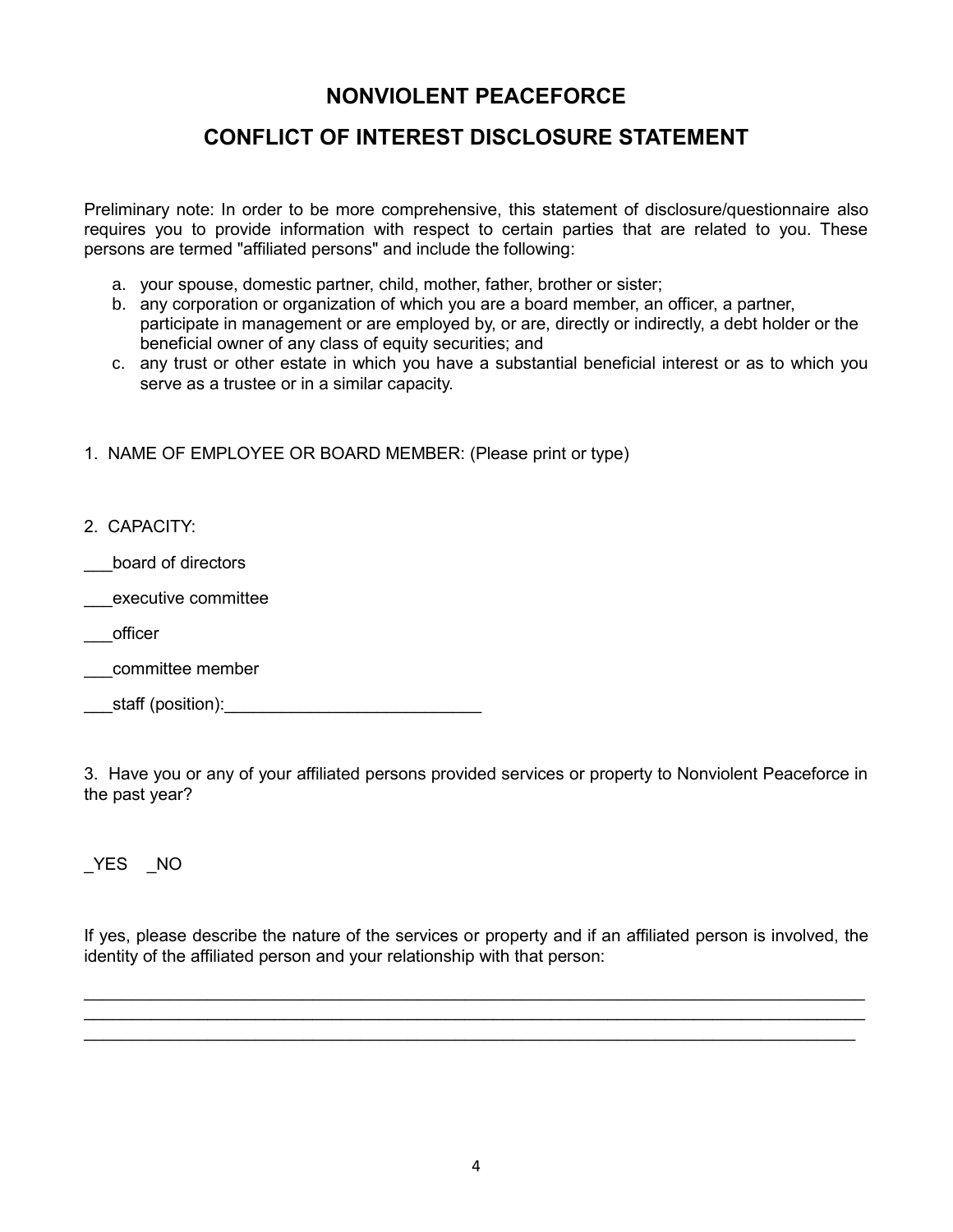4. Have you or any of your affiliated persons purchased services or property from Nonviolent Peaceforce in the past year?

YES NO

If yes, please describe the purchased services or property and if an affiliated person is involved, the identity of the affiliated person and your relationship with that person:

\_\_\_\_\_\_\_\_\_\_\_\_\_\_\_\_\_\_\_\_\_\_\_\_\_\_\_\_\_\_\_\_\_\_\_\_\_\_\_\_\_\_\_\_\_\_\_\_\_\_\_\_\_\_\_\_\_\_\_\_\_\_\_\_\_\_\_\_\_\_\_\_\_\_\_\_\_\_\_\_\_\_

\_\_\_\_\_\_\_\_\_\_\_\_\_\_\_\_\_\_\_\_\_\_\_\_\_\_\_\_\_\_\_\_\_\_\_\_\_\_\_\_\_\_\_\_\_\_\_\_\_\_\_\_\_\_\_\_\_\_\_\_\_\_\_\_\_\_\_\_\_\_\_\_\_\_\_\_\_\_\_\_\_

5. Please indicate whether you or any of your affiliated persons had any direct or indirect interest in any business transaction(s) in the past year to which Nonviolent Peaceforce was or is a party?

YES NO

If yes, describe the transaction(s) and if an affiliated person is involved, the identity of the affiliated person and your relationship with that person:

\_\_\_\_\_\_\_\_\_\_\_\_\_\_\_\_\_\_\_\_\_\_\_\_\_\_\_\_\_\_\_\_\_\_\_\_\_\_\_\_\_\_\_\_\_\_\_\_\_\_\_\_\_\_\_\_\_\_\_\_\_\_\_\_\_\_\_\_\_\_\_\_\_\_\_\_\_\_\_\_\_\_

\_\_\_\_\_\_\_\_\_\_\_\_\_\_\_\_\_\_\_\_\_\_\_\_\_\_\_\_\_\_\_\_\_\_\_\_\_\_\_\_\_\_\_\_\_\_\_\_\_\_\_\_\_\_\_\_\_\_\_\_\_\_\_\_\_\_\_\_\_\_\_\_\_\_\_\_\_\_\_\_\_

6. Were you or any of your affiliated persons indebted to pay money to Nonviolent Peaceforce at any time in the past year (other than travel advances or the like)?

\_YES \_NO

If yes, please describe the indebtedness and if an affiliated person is involved, the identity of the affiliated person and your relationship with that person:

\_\_\_\_\_\_\_\_\_\_\_\_\_\_\_\_\_\_\_\_\_\_\_\_\_\_\_\_\_\_\_\_\_\_\_\_\_\_\_\_\_\_\_\_\_\_\_\_\_\_\_\_\_\_\_\_\_\_\_\_\_\_\_\_\_\_\_\_\_\_\_\_\_\_\_\_\_\_\_\_\_\_

\_\_\_\_\_\_\_\_\_\_\_\_\_\_\_\_\_\_\_\_\_\_\_\_\_\_\_\_\_\_\_\_\_\_\_\_\_\_\_\_\_\_\_\_\_\_\_\_\_\_\_\_\_\_\_\_\_\_\_\_\_\_\_\_\_\_\_\_\_\_\_\_\_\_\_\_\_\_\_\_\_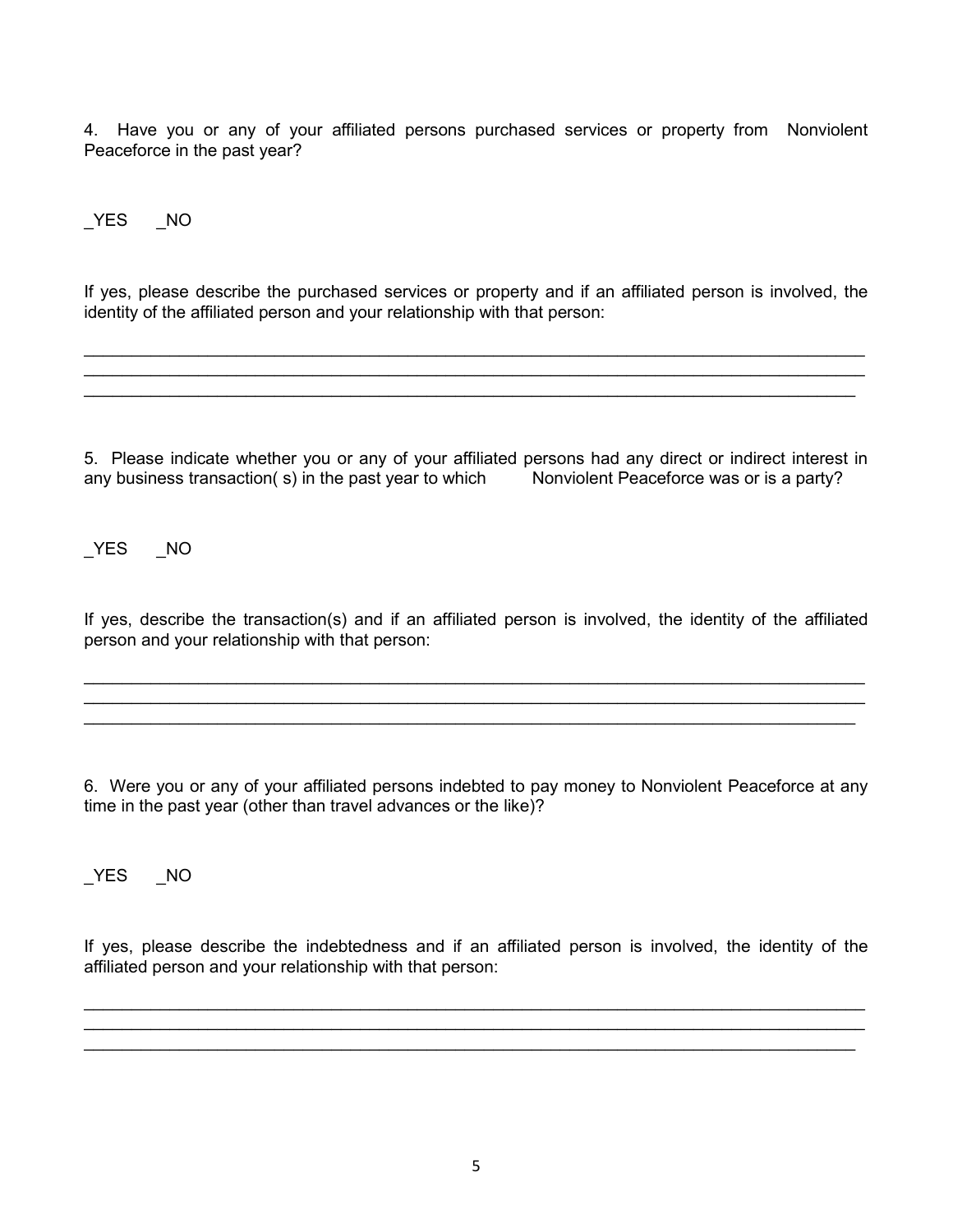7. In the past year, did you or any of your affiliated persons receive, or become entitled to receive, directly or indirectly, any personal benefits from Nonviolent Peaceforce or as a result of your relationship with Nonviolent Peaceforce, that in the aggregate could be valued in excess of \$1,000, that were not or will not be compensation directly related to your duties to Nonviolent Peaceforce?

## YES NO

If yes, please describe the benefit(s) and if an affiliated person is involved, the identity of the affiliated person and your relationship with that person:

\_\_\_\_\_\_\_\_\_\_\_\_\_\_\_\_\_\_\_\_\_\_\_\_\_\_\_\_\_\_\_\_\_\_\_\_\_\_\_\_\_\_\_\_\_\_\_\_\_\_\_\_\_\_\_\_\_\_\_\_\_\_\_\_\_\_\_\_\_\_\_\_\_\_\_\_\_\_\_\_\_\_ \_\_\_\_\_\_\_\_\_\_\_\_\_\_\_\_\_\_\_\_\_\_\_\_\_\_\_\_\_\_\_\_\_\_\_\_\_\_\_\_\_\_\_\_\_\_\_\_\_\_\_\_\_\_\_\_\_\_\_\_\_\_\_\_\_\_\_\_\_\_\_\_\_\_\_\_\_\_\_\_\_\_ \_\_\_\_\_\_\_\_\_\_\_\_\_\_\_\_\_\_\_\_\_\_\_\_\_\_\_\_\_\_\_\_\_\_\_\_\_\_\_\_\_\_\_\_\_\_\_\_\_\_\_\_\_\_\_\_\_\_\_\_\_\_\_\_\_\_\_\_\_\_\_\_\_\_\_\_\_\_\_\_\_

8. Are you or any of your affiliated persons a party to or have an interest in any pending legal proceedings involving Nonviolent Peaceforce?

\_YES \_NO

If yes, please describe the proceeding( s) and if an affiliated person is involved, the identity of the affiliated person and your relationship with that person:

\_\_\_\_\_\_\_\_\_\_\_\_\_\_\_\_\_\_\_\_\_\_\_\_\_\_\_\_\_\_\_\_\_\_\_\_\_\_\_\_\_\_\_\_\_\_\_\_\_\_\_\_\_\_\_\_\_\_\_\_\_\_\_\_\_\_\_\_\_\_\_\_\_\_\_\_\_\_\_\_\_\_ \_\_\_\_\_\_\_\_\_\_\_\_\_\_\_\_\_\_\_\_\_\_\_\_\_\_\_\_\_\_\_\_\_\_\_\_\_\_\_\_\_\_\_\_\_\_\_\_\_\_\_\_\_\_\_\_\_\_\_\_\_\_\_\_\_\_\_\_\_\_\_\_\_\_\_\_\_\_\_\_\_\_

9. Are you aware of any other events, transactions, arrangements or other situations that have occurred or may occur in the future that you believe should be examined by Nonviolent Peaceforce's board or a duly constituted committee thereof in accordance with the terms and intent of Nonviolent Peaceforce's conflict of interest policy?

\_YES \_NO

If yes, please describe the situation(s) and if an affiliated person is involved, the identity of the affiliated person and your relationship with that person:

\_\_\_\_\_\_\_\_\_\_\_\_\_\_\_\_\_\_\_\_\_\_\_\_\_\_\_\_\_\_\_\_\_\_\_\_\_\_\_\_\_\_\_\_\_\_\_\_\_\_\_\_\_\_\_\_\_\_\_\_\_\_\_\_\_\_\_\_\_\_\_\_\_\_\_\_\_\_\_\_\_\_ \_\_\_\_\_\_\_\_\_\_\_\_\_\_\_\_\_\_\_\_\_\_\_\_\_\_\_\_\_\_\_\_\_\_\_\_\_\_\_\_\_\_\_\_\_\_\_\_\_\_\_\_\_\_\_\_\_\_\_\_\_\_\_\_\_\_\_\_\_\_\_\_\_\_\_\_\_\_\_\_\_\_ \_\_\_\_\_\_\_\_\_\_\_\_\_\_\_\_\_\_\_\_\_\_\_\_\_\_\_\_\_\_\_\_\_\_\_\_\_\_\_\_\_\_\_\_\_\_\_\_\_\_\_\_\_\_\_\_\_\_\_\_\_\_\_\_\_\_\_\_\_\_\_\_\_\_\_\_\_\_\_\_\_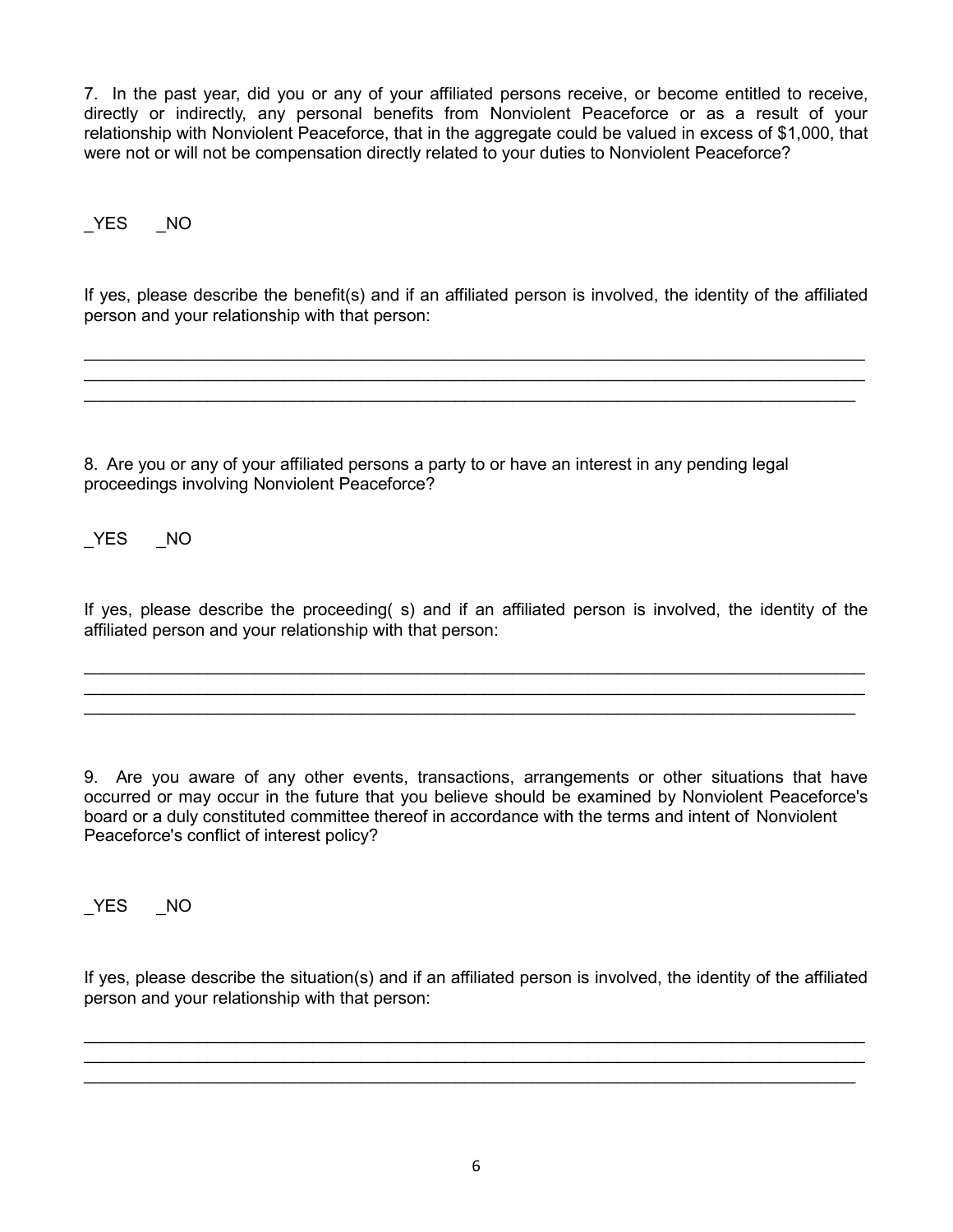I HERBY CONFIRM that I have read and understand Nonviolent Peaceforce 's conflict of interest policy and that my responses to the above questions are complete and correct to the best of my information and belief. I agree that if I become aware of any information that might indicate that this disclosure is inaccurate or that I have not complied with this policy, I will notify the Executive Director or Board Co-Chairs immediately.

Signature: \_\_\_\_\_\_\_\_\_\_\_\_\_\_\_\_\_\_\_\_\_\_\_\_\_\_\_\_\_\_\_\_\_\_\_

Date: \_\_\_\_\_\_\_\_\_\_\_\_\_\_\_\_\_\_\_\_\_\_\_\_\_\_\_\_\_\_\_\_\_\_\_